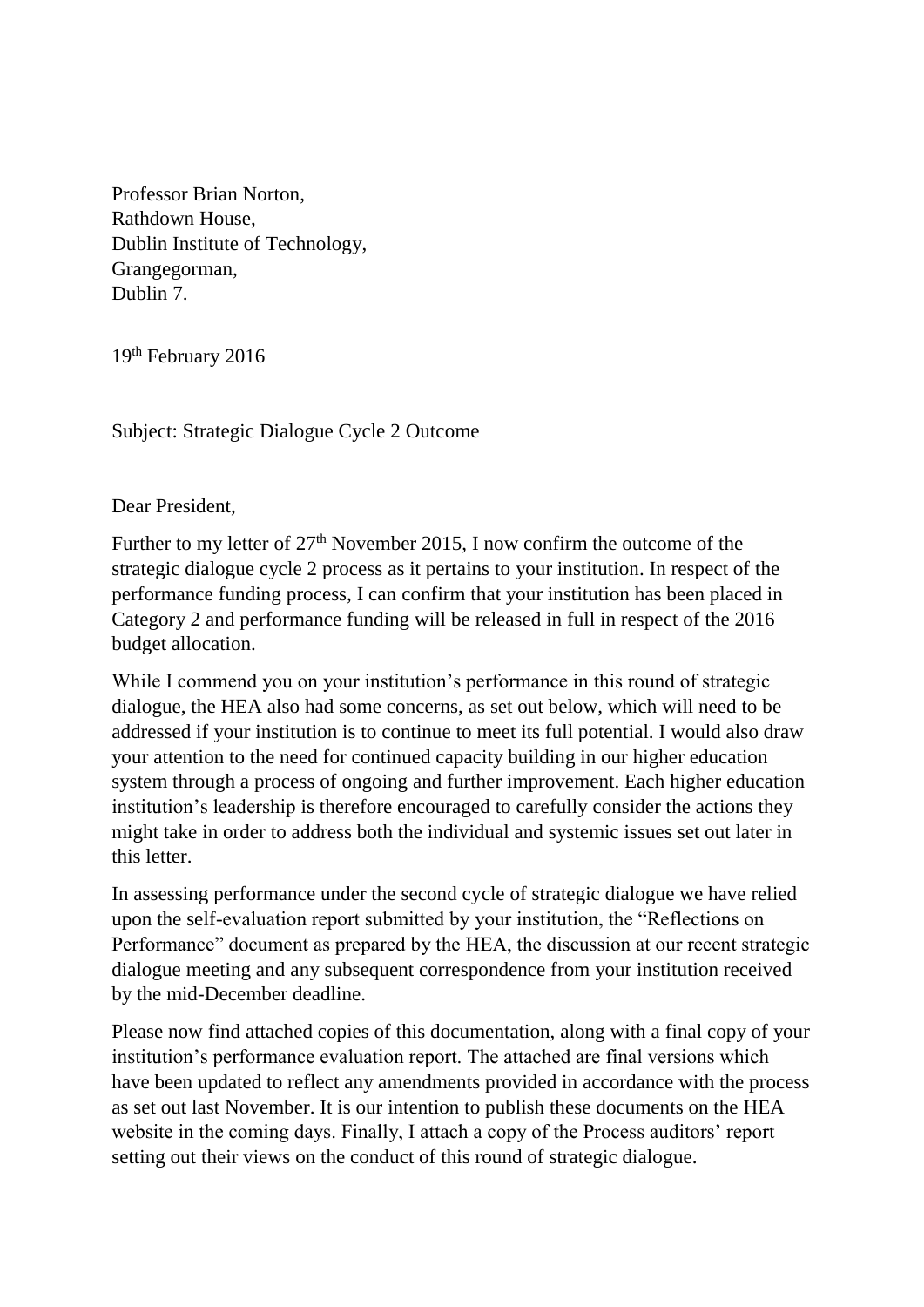A summary of specific aspects of overall performance as they pertain to your institution are as follows:

- A detailed self-evaluation report demonstrating significant progress in implementing compact objectives was provided but critical self-reflection could have been more evident;
- The use of benchmarking to demonstrate that the level of institutional ambition is appropriate and should be expanded;
- Where targets are not being met, the institution would be advised to review these carefully, particularly where there is a strong underlying track record and an important opportunity for differentiation and diversity;
- A greater internal/external analysis of performance (including benchmarking) on how the institution is learning and developing its capacity and using its available resources, would assist in that regard;
- In respect of the research action plan, the institution must ensure that sufficient progress has been made in the delivery of this plan and consider the need to revise targets if appropriate, in advance of the next cycle of this process. As noted in the "Reflections" document, a range of measures have been put in place to address this point.
- The institution is also requested to reflect on the implementation of the International Strategy and associated metrics to measure its success and consider the need to revise targets if appropriate. As noted in the "Reflections" document, DIT has set out their commitment to address the internationalisation agenda by reference to a range of measures.

I should also like to outline the following general feedback from cycle 2 of strategic dialogue which was informed by input from the HEA Board and our external advisors to the process:

## General context

- This round of strategic dialogue has taken place during a period of significant public sector reform. The engagement, and subsequent system level report, provides an opportunity to communicate the strengths of a responsive and wellperforming higher education system that continues to provide quality higher education in order to meet Ireland's needs.
- Overall the level of system performance has been strong and there are some fine examples of good practice such as the benchmarking of performance and the sharpening of indicators at school, departmental and institutional levels. This is being achieved notwithstanding seven years of reducing resources alongside a significant growth in the provision of student places.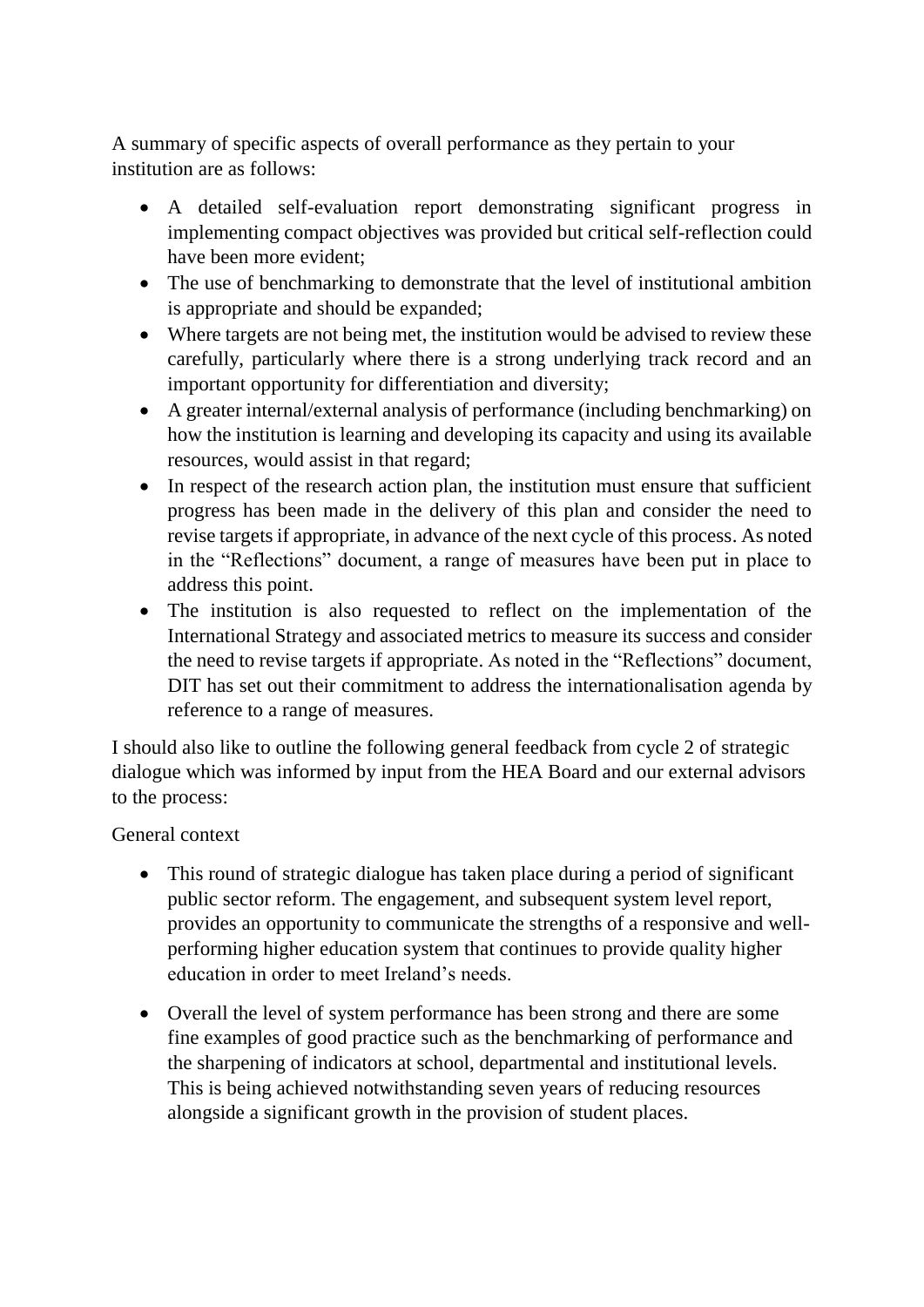Improving the system

- The best performing higher education institutions have demonstrated good progress and an ability to move beyond a simple process-driven approach to their strategic intentions. Over time, all HEIs should become more outcomefocused and have clear priorities grounded in a stated institutional strategy such as, for example, stated priorities to serve a particular cohort of students, to advance gender equality, to differentiate the institution, or to make a regional, national or international contribution to education, society, research and/or enterprise.
- There are, however, some areas of practice which need significant improvement. In some cases the evidence of a focused and strategic approach to institutional direction and management was not strong. In other cases, evidence of a coherent plan to address performance failure or impending performance failure (with reference to the published performance compact) was not clearly articulated.
- In order to address these concerns institutions should, where there are weaknesses at institutional, faculty or disciplinary level, seek to review their objectives and better incorporate the use of benchmarking (as a means of setting a context for the statement of institutional ambition) to ensure that strategic goals:
	- o are appropriately linked to overall institutional strategy;
	- o represent a performance stretch in ambition;
	- o strike an appropriate balance between process and outcome.
- Related to this benchmarking process, there is a continuing need for institutions to ensure that they are prioritising between (and across) their chosen compact domains so as to reflect and build on the institution's particular mission and strengths.
- For those high-performing HEIs there remains a need to continually improve their offer so as to maintain their international standing and relevance. In considering the future development of the strategic dialogue process, the HEA will also reflect on how engagement in the process can foster the setting of higher risk, or stretch, targets while accepting that not meeting such targets may not represent failure.

The HEA is of the view that careful strategic prioritisation alongside the benchmarking of relative performance can act as an assurance to higher education institutions, but also collectively serve as an indicator of overall national performance.